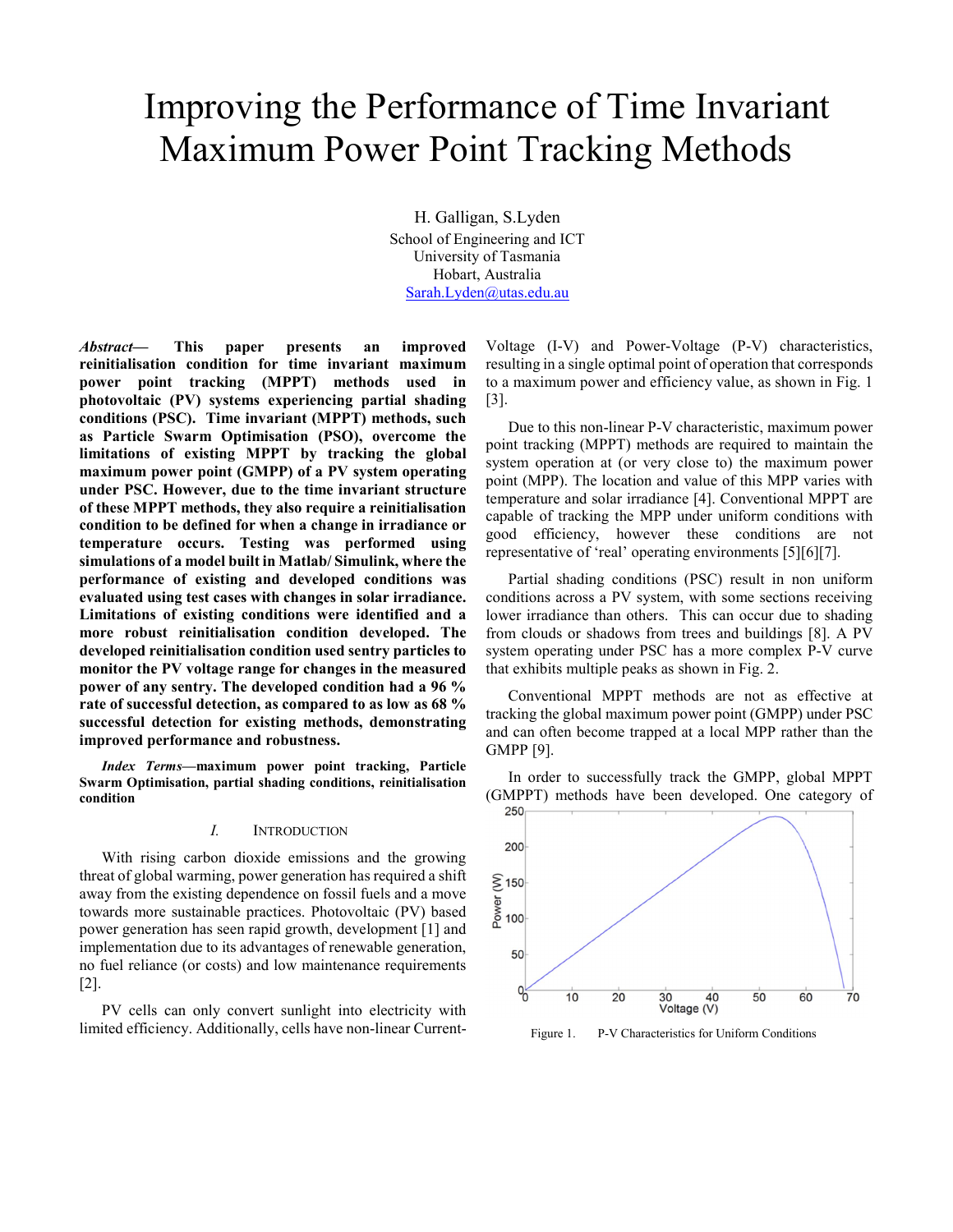GMPPT techniques is time invariant optimisation methods such as Particle Swarm Optimisation (PSO). PSO is an iterative optimisation algorithm based on the flocking behaviour of birds and schooling of fish [10]. The algorithm generates a swarm of individuals in the search space and each individual (particle) represents a solution to the proposed problem. If the algorithm is successful, the particles will all converge or "swarm" to the optimal solution similar to the case shown in Fig.  $3$  [11].

In being time invariant, these optimisation methods have no explicit time dependence in their search algorithms and additionally, are normally applied to optimisation problems where the solution (and function being optimised) does not change with time [12]. For MPPT however, the optimised value sought is the maximum power available, where the location and value of the GMPP of a PV system continually varies with environmental conditions (temperature, solar irradiance and shading). As such, the time invariance of these MPPT methods indicates that once the optimal point has been found, they cannot provide continuous tracking of the GMPP [12], [13].

In order to provide continuous tracking of the GMPP, time invariant optimisation techniques require a reinitialisation condition to be defined such that, when a change in environmental conditions occur (solar irradiance and/or temperature), the tracking algorithm is restarted and a search for the new GMPP is initiated. In particular, changes in shading that will lead to a change in the relative location of the GMPP need to be accurately determined. This phenomenon is likely to arise at a slower rate than instantaneous changes in irradiance such that continual application of global tracking is not necessary [14].

It is critical that reinitialisation conditions are sufficiently able to identify a significant change in environmental conditions, but are robust enough that a new search is not preemptively started. With a suitable reintialisation condition, the GMPPT method is capable of locating the GMPP for a PV system that has experienced a change in PSC.

The objective of this paper was to explore and identify the limitations of existing reinitialisation conditions, and in turn develop a more robust reinitialisation condition for time invariant MPPT methods in order to improve their performance.



Figure 2. P-V Characteristics for Partial Shading Conditions



Figure 3. Search Behaviour of the PSO Algorithm

Section II presents both existing reinitialisation conditions with their limitations as well as the proposed condition. The Matlab model used for simulations is outlined in Section III and Sections IV and V present the results and conclusions respectively.

#### II. REINTIALISATION CONDITIONS

The desirable qualities of a reintialisation condition are,

- a) To be simple in structure and implementation
- b) To be system independent and applicable to any PV system
- c) To be capable of detecting significant changes in environmental condition without being oversensitive to small changes that do not alter the overall P-V characteristics

In this section, three existing reinitialisation conditions are presented and for each condition their limitations are identified.

#### *A. Existing Conditions and Their Limitations*

#### *1. PV Total Output Power Change*

This reinitialisation condition, as specified in [12], will reset the GMPPT algorithm whenever the relative difference between successive measurements of the total PV system output power exceeds a predefined level. This condition is evaluated only after the GMPP has been located and has the advantages of being system independent and simple to evaluate. For a change in PSC where the operating point becomes a local MPP with a similar value to the previous GMPP, the predefined ∆P threshold will determine whether the change is detected and cannot guarantee successful detection.

#### *2. Irradiance and Temperature sensors*

The reinitialisation condition used in [11] will reset the GMPPT algorithm when a sudden change in irradiance or temperature occurs for the PV system. This approach has immediate limitations in terms of how the irradiance and temperature inputs are measured and computed, where sensors are used in this application and testing is conducted for one PV module only.

The authors of [11] use single irradiance and temperature inputs for the PV module and present results for uniform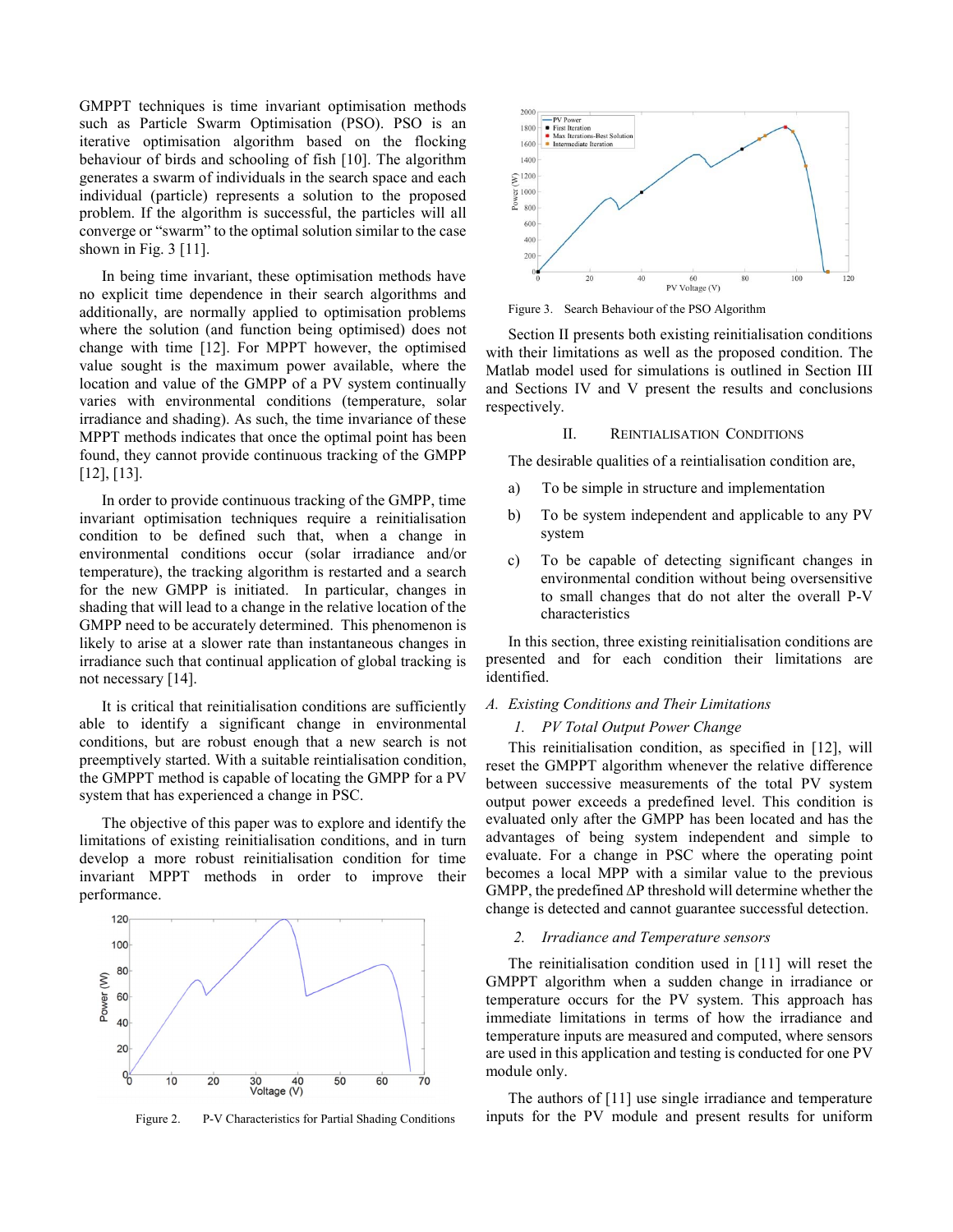conditions and a step change in irradiance (across the whole module). This condition is not analysed for cases where the module experiences non uniform irradiance across the module and does not present threshold irradiance and temperature change values that would trigger a reset of the search.

This reinitialisation condition is not system independent, as the number of sensors required is dependent on the size of the PV system. Additionally, the use of single sensors for each module could limit the ability to detect PSC changes within each module, such as shading from a tree partially covering a module. Increasing the number of sensors could also increase the cost and complexity of the MPPT algorithm.

#### *3. Periodic Check of the Value at Adjacent MPPs*

The authors of [13] utilize previously defined reinitialisation conditions and also evaluate the use of a periodic check of the value at adjacent MPPs once the GMPP has been found.

Sampling adjacent MPP values to check whether their values have changed, due to a change in shading conditions, is drawn from an experimental observation found in [3]. From extensive studies of P-V characteristics for PV systems experiencing PSC, the authors of [3] concluded that peaks on the P-V curves occur at multiples of approximately 80% of the module open circuit voltage,  $V_{oc}$ .

Once the GMPP has been located the adjacent MPPs on either side of the GMPP, at 80% of  $V_{oc}$  above and below the GMPP voltage, can be periodically sampled. If the measured power differs from the last measured value at the adjacent MPPs, this can be used to indicate a change in shading conditions.

Depending on the size of the PV system, this may or may not provide sufficient monitoring of the P-V search space (operating PV voltage range). Additionally, the effectiveness of this reinitialisation condition to detect change may be reduced when the GMPP is located near the limits of the PV voltage range. In this case, only the adjacent MPP located within the search space may be able to be checked.

This reinitialisation condition also requires that the GMPP is first located, limiting its potential ability to function in rapidly changing PSC.

#### *B. Proposed Condition*

By analysing current conditions, as outlined in Section II.*A*, a more robust condition can be developed and is presented in this Section.

It is important that the developed reinitialisation condition is independent of the system within which it is used (both the MPPT algorithm and PV system), as any system dependency immediately requires modification of the condition when applied to other PV systems.

The creation of the developed reinitialisation condition came from [15], which presented an empirical study of PSO in dynamically changing environments. A proposed detection of change strategy was to use sentry points in the search space. The sentry points are evenly spaced across the search space and store a corresponding fitness value at that point. While the main algorithm runs, and the particles converge to the optimal solution, the sentry points are kept stationary. If one or more of the sentry particles record a change in the fitness value, this indicates a potential change and can be used to trigger a new search.

As highlighted in the study, larger numbers of sentry points and/or evaluation at every iteration requires longer computational time, in addition to the main algorithm computation, and so a compromise in number of sentry points or periodic evaluation is normally adopted [15].

For application to a PV system, the search space becomes the duty cycle range  $[D_{\text{min}}$ ,  $D_{\text{max}}]$  of the DC-DC converter while the fitness is the PV output power. This reinitialisation condition records irradiance and temperature changes through the sentry points, which may or may not indicate PSC. In this project, three sentry particles were considered.

This reinitialisation condition is advantageous in that it

- a) Is very simple in its implementation
- b) Does not require knowledge of the location of the GMPP or local MPPs, while maintaining coverage over the entire search space
- c) Can be used during the search algorithm to detect any further PSC changes after the initial search was initiated. This search can then be stopped, and a new one begun
- d) Can be applied prior to the GMPP search and immediately after

#### III. MATLAB MODEL

The main form of testing, and validation, of the existing and proposed reinitialisation conditions was conducted using Matlab/Simulink simulations. Simulations were chosen over experimental (practical) implementation for primary testing due to simulation advantages such as:

- a) Standard base model conditions for all test cases
- b) Direct control over test variables (temperature and irradiance levels across the PV array)
- c) Bulk testing can be performed without needing to wait for given weather conditions. With these advantages, analysis and comparison of the reinitialisation conditions can be performed with greater accuracy

Before performing simulations, a model was constructed using Simulink. Within Simulink, the model comprises of the PV array with a DC-DC Boost converter and the control circuit for implementing the MPPT algorithm. Matlab was used to create the MPPT algorithm, with the reinitialisation conditions coded separately so that they could be inserted into the main algorithm code as necessary. The flowchart of the Matlab implementation is shown in Fig. 4.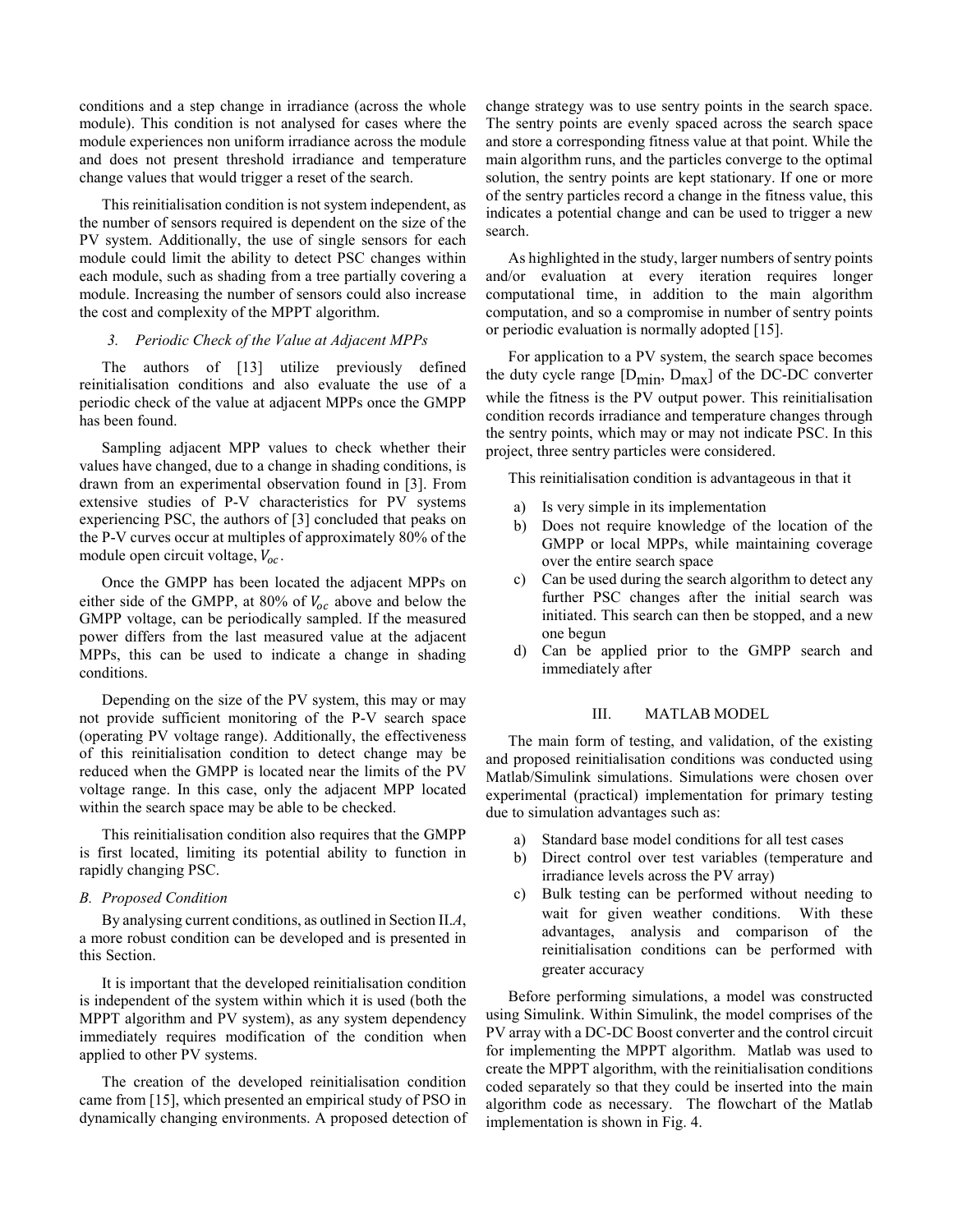

Figure 4. Simplified Flowchart of the Matlab Model

 The proposed condition will ultimately be able to be applied to any given time invariant MPPT algorithm and so the specific (time invariant) optimisation method used in testing is not the major focus. As such, PSO was used as the GMPPT algorithm.

The PV array used in the simulation was sized to mimic an installation for an average household, approximately 3 kW [16][17], as residential PV systems commonly experience PSC through neighbouring buildings and trees [18].

Testing involved, for each reinitialisation condition, simulating the MPPT algorithm under varying irradiance profiles across the PV array that represented PSC. To reduce the complexity of the Simulink model, an assumption was made that each module received equal irradiance and PSC was simulated by different modules receiving varying irradiance levels. 25 test cases were created, including uniform conditions, to produce a variable range of potential PSC.

Each reinitialisation condition was first simulated to ensure it was capable of recognising the change from uniform to PSC. With this shown, all further tests were conducted by simulating the PV system beginning with one PSC and then having a change to another PSC at a preset time. The same initial PSC was used and the change in conditions occurred at a constant time for all test cases. Simulating a change between two PSC cases was deemed to be a more accurate measure of how each reintialisation condition performed in detecting a change.

Performance was evaluated by recording the number of successful detections of each condition when a change in shading occurred. The average tracking efficiency  $n$  was also monitored [12]. Tracking efficiency is defined as the ratio of the steady state output power to the maximum available power for a given shading pattern. It can be noted that this performance measure is not specifically focused on the

reinitialisation condition, however a high value of η indicates successful detection of the change in shading conditions.

### IV. RESULTS

The performance of each reinitialisation condition for the 25 cases are illustrated in Table I. Figure 5, shows a sample change in shading pattern going from the P-V curve in the blue line to the orange line at some point in time. Clearly in moving from one shading condition to the next, successful detection of a change in shading pattern that initializes a new global search is essential. Figures  $6 - 8$  demonstrate the performance of the various reinitalisation conditions on the change shown in Fig. 5. The total output power change method (Fig. 6) and irradiance sensors (centre module only, Fig. 7) are both shown to fail to detect this change in shading condition. The proposed sentry method successfully detects the change as shown in Fig. 8. A visual representation of how the sentry particles detect the change is shown in Fig. 9.

From the 25 cases considered, the reinitialisation condition using the total output power change recorded the equal highest number of failed cases. As mentioned in Section II *1*, this occurred due to the P-V characteristics of the final PSC producing a local MPP in the vicinity of the GMPP of the initial shading pattern. This demonstrated the inability of this condition to deal these with cases.

TABLE I. SIMULATION RESULTS FOR THE REINITIALISATION **CONDITIONS** 

| Reinitialisation<br>Condition               | <b>Failed Detections</b> | Average $\eta$ (%) |
|---------------------------------------------|--------------------------|--------------------|
| <b>Total Output Power</b><br>Change         | 8                        | 98.1               |
| Irradiance Sensors (All<br>modules)         |                          | 99.3               |
| Irradiance Sensors<br>(Centre Modules Only) | 8                        | 95.9               |
| Sampling Adjacent<br><b>MPPs</b>            | $\mathcal{D}$            | 99.3               |
| Sentries                                    |                          | 99.3               |



Figure 5. Example Test Case Initial and Final Shading P-V characteristics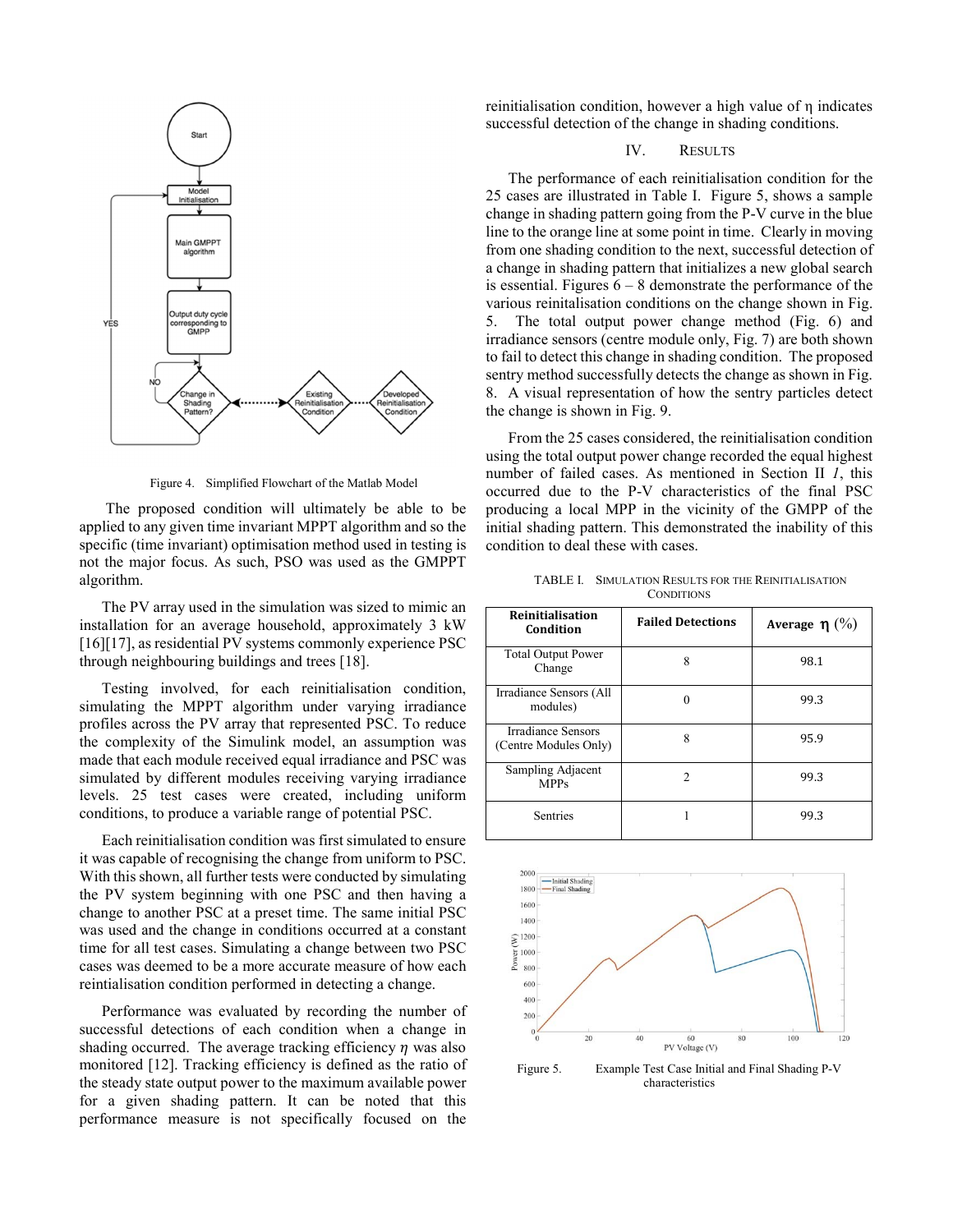

Figure 6. Failure of Total Output Power Change Reinitialisation to Detect the Change



Figure 7. Failure of Irradiance Sensore (Centre Modules) to Detect the Change



Figure 8. Success of Developed Sentry Particles in Detecting the Change



Figure 9. Visual Representation of the Sentry Particles Detecting the Change

As expected, no failed detections were recorded for the condition using irradiance sensors on every module, however the condition with a limited amount of sensors recorded the same number of failed cases (8) as for the total output power change. This indicates the limitations of irradiance sensors in their ability to detect changes across the PV array. System independency had been consistently referenced as an important feature of the developed reinitialisation condition. As such, the accuracy of this condition (irradiance sensors) should be considered carefully in that the requirement of a sensor on every module places a limitation on its success.

Simulation results for the adjacent MPP sampling reinitialisation condition recorded only one extra failed detection as compared to the developed condition. It is expected that the identified limitations of this condition would be expected to become apparent when further extensive testing is carried out.

The developed reintialisation condition using sentry particles has been shown to perform well in detecting PSC changes, with only one failed detection. This verified the advantages of Section II.*B* and demonstrated that the developed condition is more robust than its existing counterparts.

## V. CONCLUSIONS

The developed reinitialisation condition was shown to be more robust, improving the performance of the GMPPT method, and should be considered in use for real life systems. However, further testing is required to verify its performance under real life PSC through experimental implementation. The developed condition is simple and system independent, however for individual systems there is still the freedom in real life implementation to vary the parameters such as the number of sentries and threshold values.

The developed condition used sentry particles to monitor the PV voltage range and trigger a new search when one of the sentries registered a change in its power value. The developed condition had a 96% rate of successful detection, as compared to as low as 68% successful detection for existing methods.

#### **REFERENCES**

- [1] A. R. E. Agency, "ARENA supports another solar world record," *Australian Government*, 2016. .
- [2] Mukund R. Patel, *Wind and solar power systems: design, analysis and operation*. CRC Press, 2006.
- [3] H. Patel and V. Agarwal, "Maximum power point tracking scheme for PV systems operating under partially shaded conditions," *IEEE Trans. Ind. Electron.*, vol. 55, no. 4, pp. 1689–1698, 2008.
- [4] M. Suthar, G. K. Singh, and R. P. Saini, "Comparison of mathematical models of photo-voltaic (PV) module and effect of various parameters on its performance," in *2013 International Conference on Energy Efficient Technologies for Sustainability*, 2013, pp. 1354–1359.
- [5] A. M. Bazzi and P. T. Krein, "Concerning maximum power point tracking for photovoltaic optimization using ripple-based extremum seeking control," *IEEE Trans. Power Electron.*, vol. 26, no. 6, pp. 1611–1612, 2011.
- [6] D. Sera, L. Mathe, T. Kerekes, S. V. Spataru, and R. Teodorescu, "On the Perturb-and-Observe and Incremental Conductance MPPT Methods for PV Systems," *IEEE J. Photovolt.*, vol. 3, no. 3, pp. 1070–1078, Jul. 2013.